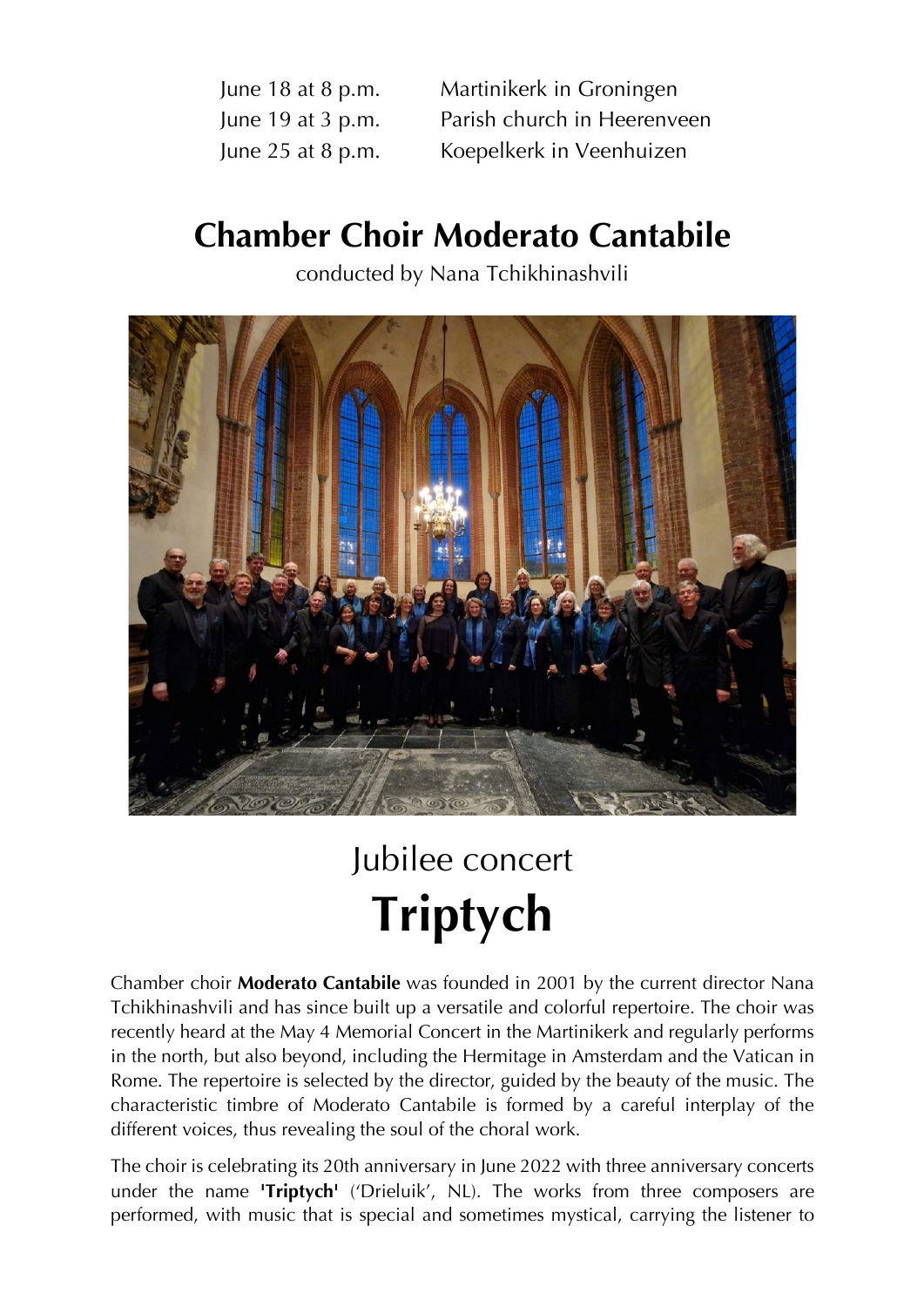other times and places. This versatility can be heard in the works *De Profundis, Salve Regina* and *Summa* by Arvo Pärt and several pieces from Zbigniew Preisner's *Requiem for My Friend*. Preisner wrote this impressive work at the untimely death of his good friend, Polish film director Krysztof Kieślowski - it is also an ode to their deep friendship. The choir is proud to be the first to perform this work in the North Netherlands, but also proud to have Nana Tchikhinashvili as vocalist. Nana is also a composer, and three of her works will be performed: *Deus Noster*, *Miserere Nobis*, *Pater Noster* and an arrangement of Preisner's *La Double Vie de Véronique*.

The choir is accompanied by an established organist and several young, talented musicians on violin, viola and cello.

**Nana Tchikhinashvili** (conductor/composer/mezzo-soprano) was born and raised in Tbilisi, Georgia, where she studied choral direction at the State Conservatory. Her focus is mainly on the musical interpretation as a whole. With her special own style of conducting, also characterized by choir members as 'singing with hands' in combination with enthusiasm, perseverance and love for music, she achieves the timbre that reveals the soul of a piece of music.

#### **PROGRAM**

| Deus Noster                  | N. Tchikhinashvili / male choir (a cappella)                          |
|------------------------------|-----------------------------------------------------------------------|
| Miserere Nobis               | N. Tchikhinashvili / mixed choir (a capella)                          |
| Pater Noster                 | N. Tchikhinashvili / mixed choir (a capella)                          |
| De Profundis                 | A. Pärt, arrangement N. Tchikhinashvili /<br>mixed choir (with organ) |
| Salve Regina                 | A. Pärt / mixed choir (with organ)                                    |
| My Heart is in the Highlands | A. Pärt / male duet B. Busz, E. de                                    |
| Kleine                       | (with organ)                                                          |
| Summa                        | A. Pärt (with strings)                                                |
| La Double Vie de Véronique   | N. Tchikhinashvili, on a theme by Z. Preisner<br>(with strings)       |

#### – PAUSE –

#### Parts from *Requiem for my friend* Z. Preisner

| <i><b>Officium</b></i> | mixed choir (a capella)               |
|------------------------|---------------------------------------|
| Kyrie                  | mixed choir (with organ, solo violin) |
| Dies Irae              | mixed choir (with organ)              |
| Offertorium            | women's choir (with organ, strings)   |
| Sanctus                | mixed choir (with organ, strings)     |
| Agnus Dei              | women's trio P. Kilian, G. Bakker,    |
|                        | N. Tchikhinashvili (with strings)     |
| Communio               | mixed choir (with solo violin)        |